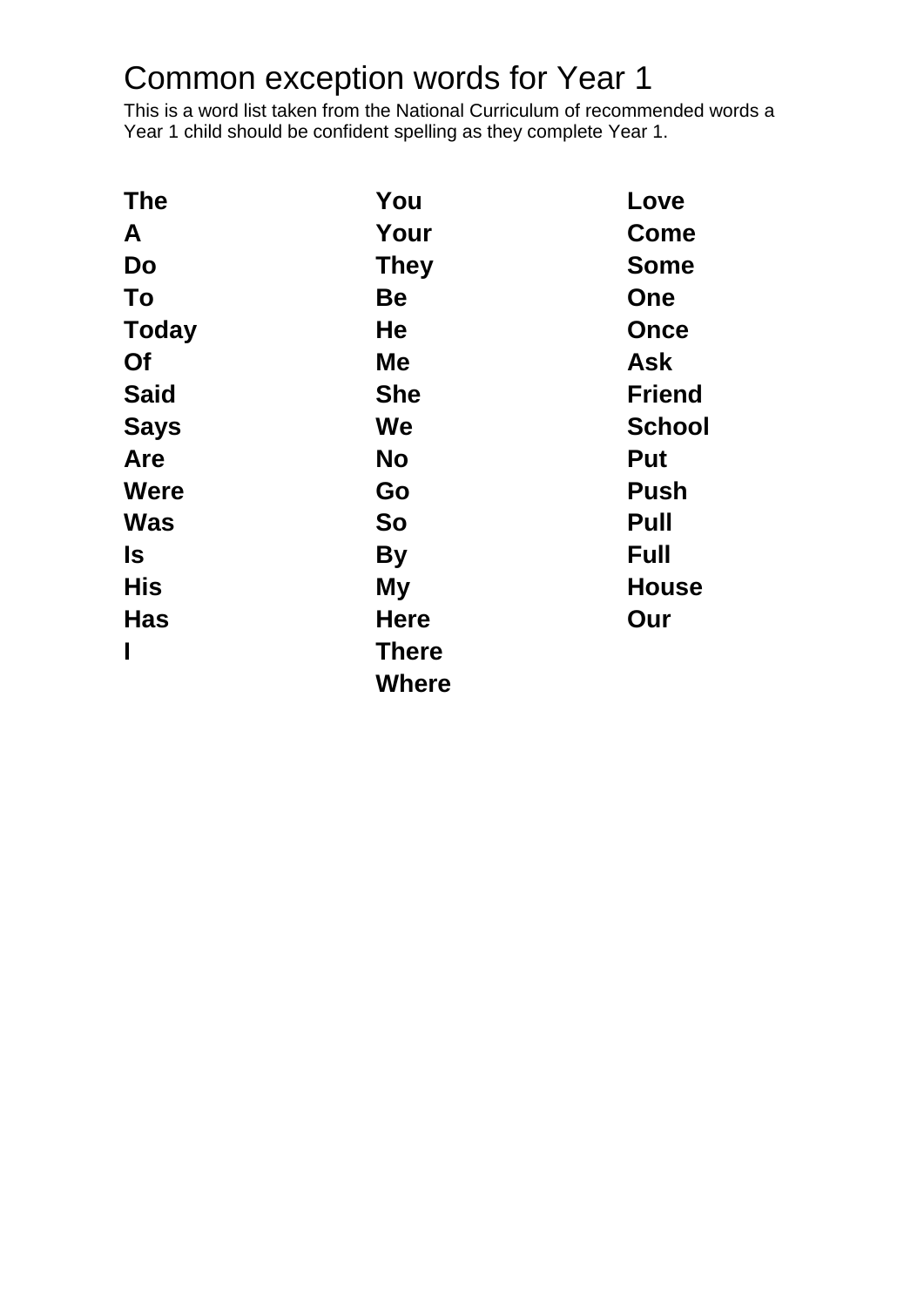## Common exception words for Year 2

This is a word list taken from the National Curriculum of recommended words a Year 2 child should be confident spelling as they complete Year 2.

| door     | everybody | improve                     |
|----------|-----------|-----------------------------|
| floor    | even      | sure                        |
| poor     | great     | sugar                       |
| because  | break     | eye                         |
| find     | steak     | could                       |
| kind     | pretty    | should                      |
| mind     | beautiful | would                       |
| behind   | after     | who                         |
| child    | fast      | whole                       |
| children | last      | any                         |
| wild     | past      | many                        |
| climb    | father    | clothes                     |
| most     | class     | busy                        |
| only     | grass     | people                      |
| both     | pass      | water                       |
| old      | plant     | again                       |
| cold     | path      | half                        |
| gold     | bath      | money                       |
| hold     | hour      | Mr                          |
| told     | move      | <b>Mrs</b>                  |
| every    | prove     | parents<br><b>Christmas</b> |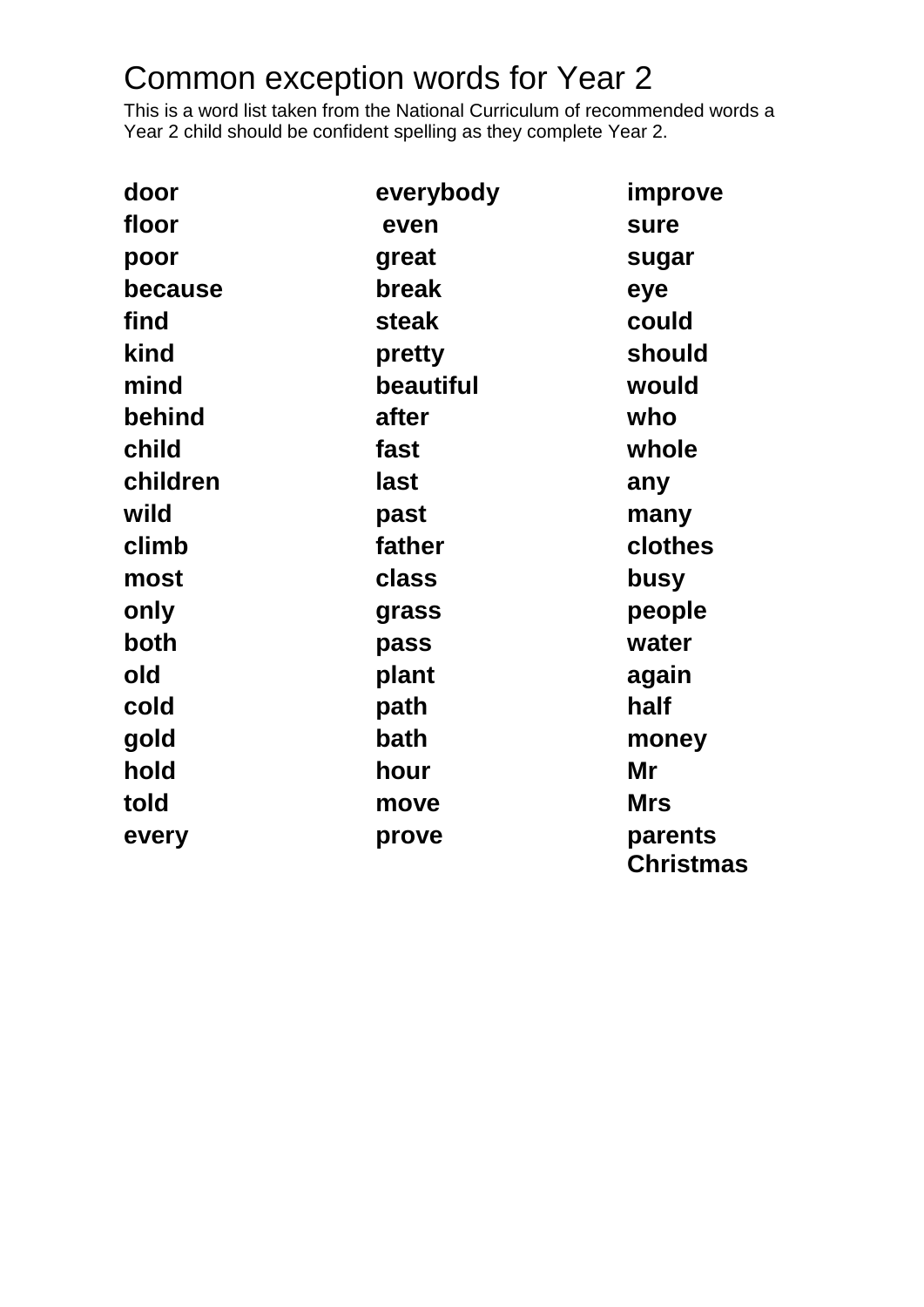## Statutory word list for Years 3 and 4

This is a word list taken from the National Curriculum of words a child should be confident spelling as they complete Year 4.

| accident(ally) | famous          | peculiar        |
|----------------|-----------------|-----------------|
| actual(ly)     | favourite       | perhaps         |
| address        | <b>February</b> | popular         |
| answer         | forward(s)      | position        |
| appear         | fruit           | possess(ion)    |
| arrive         | grammar         | possible        |
| believe        | group           | potatoes        |
| bicycle        | guard           | pressure        |
| breath         | guide           | probably        |
| breathe        | heard           | promise         |
| build          | heart           | quarter         |
| busy/business  | height          | question        |
| calendar       | history         | recent          |
| caught         | imagine         | regular         |
| centre         | increase        | reign           |
| century        | important       | remember        |
| certain        | interest        | sentence        |
| circle         | island          | separate        |
| complete       | knowledge       | special         |
| consider       | learn           | straight        |
| continue       | length          | strange         |
| decide         | library         | strength        |
| describe       | material        | suppose         |
| different      | medicine        | surprise        |
| difficult      | mention         | therefore       |
| disappear      | minute          | though/although |
| early          | natural         | thought         |
| earth          | naughty         | through         |
| eight/eighth   | notice          |                 |
| enough         | occasion(ally)  | various         |
| exercise       | often           | weight          |
| experience     | opposite        | woman/women     |
| experiment     | ordinary        |                 |
| extreme        | particular      |                 |